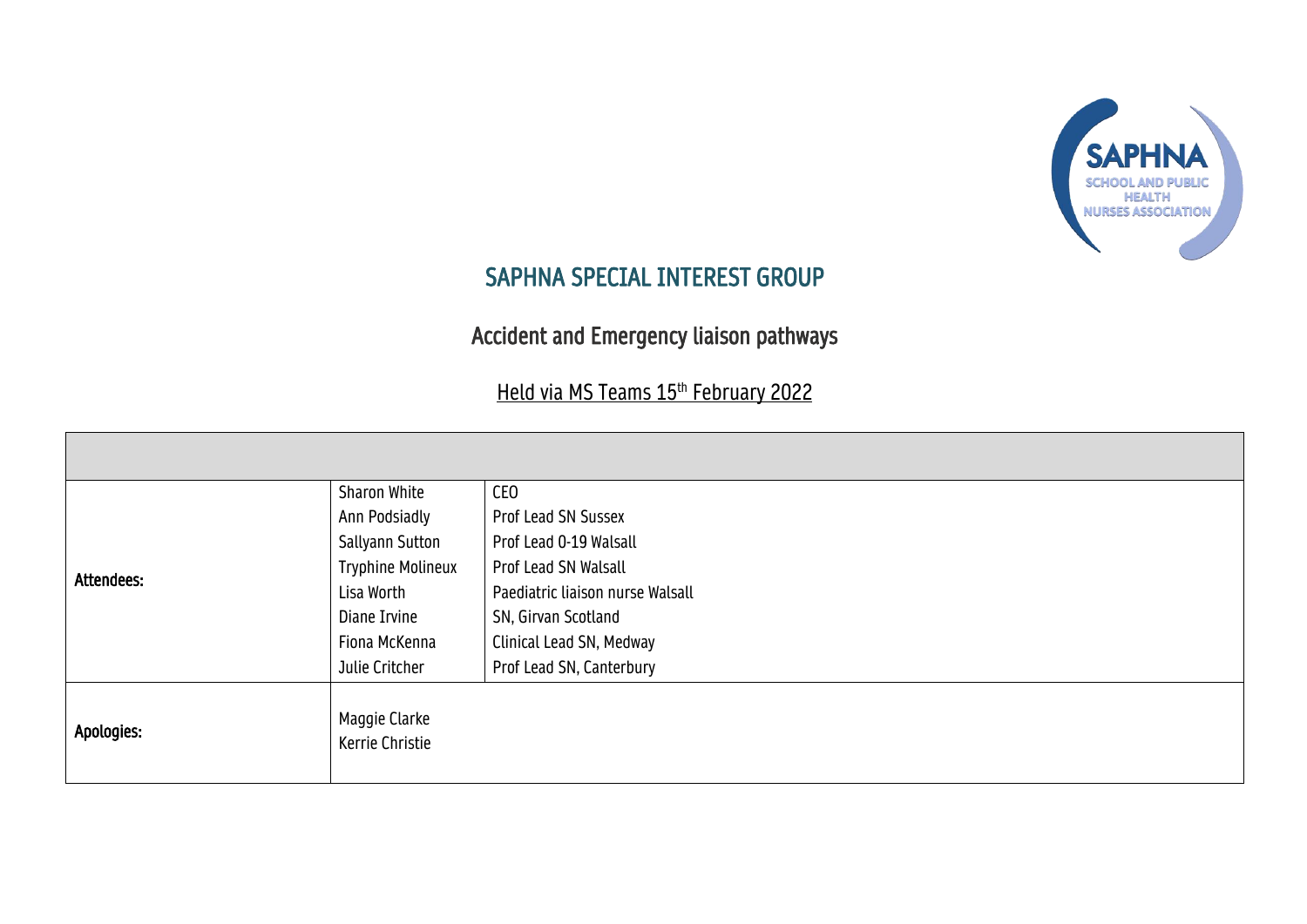| Item                             | <b>Discussion</b>                                                                                                                                                                                                                                                                                                                                                                                                                                                                                                                                                                                                                                                                                                                                                                                                                                                                                                                                                    | <b>Action</b>                                                        | <b>Deadline</b> |
|----------------------------------|----------------------------------------------------------------------------------------------------------------------------------------------------------------------------------------------------------------------------------------------------------------------------------------------------------------------------------------------------------------------------------------------------------------------------------------------------------------------------------------------------------------------------------------------------------------------------------------------------------------------------------------------------------------------------------------------------------------------------------------------------------------------------------------------------------------------------------------------------------------------------------------------------------------------------------------------------------------------|----------------------------------------------------------------------|-----------------|
| <b>Welcome and Introductions</b> | SW discussed terms of reference; agreed by group.<br>$\bullet$<br>Overall aim of this SIG is to produce national best practice standards for<br>CYP A&E liaison pathways                                                                                                                                                                                                                                                                                                                                                                                                                                                                                                                                                                                                                                                                                                                                                                                             |                                                                      |                 |
| <b>The Challenge</b>             | Group discussion identified huge regional variation, quality, standards, and safety<br>of practice resulting in huge volumes of frequently inappropriate documentation<br>being sent to school nursing services; majority require no further action. Concern<br>shared that also, many received where someone else should have done something<br>first, facilitated by A&E staff. Need to articulate the use of School nursing and the<br>best use of the role in protecting children.<br>Other issues included<br>$\triangleright$ Volume versus time, audit<br>Paper versus electronic.<br>Paediatric liaison nurse role non standardised across UK;<br>Access to/info sharing records<br>➤<br>RCPCH guidance states (Page 44 under the heading 'sharing of<br>information'), "advises we need to let community health know of every<br>child's attendance at ED"<br>https://www.rcpch.ac.uk/sites/default/files/2018-<br>06/FTFEC%20Digital%20updated%20final.pdf | <b>ACTION</b> is there<br>national PLN guidance?<br>SW/LW to enquire |                 |
| Geographical models              | Group shared and discussed varying geographical practice/resolutions<br>Should MASH/SPOC be used for triage?<br>Should this be covered off within Safeguarding teams training offer?<br>What best practice policies, if any, do we have?                                                                                                                                                                                                                                                                                                                                                                                                                                                                                                                                                                                                                                                                                                                             | All to scope and share                                               |                 |